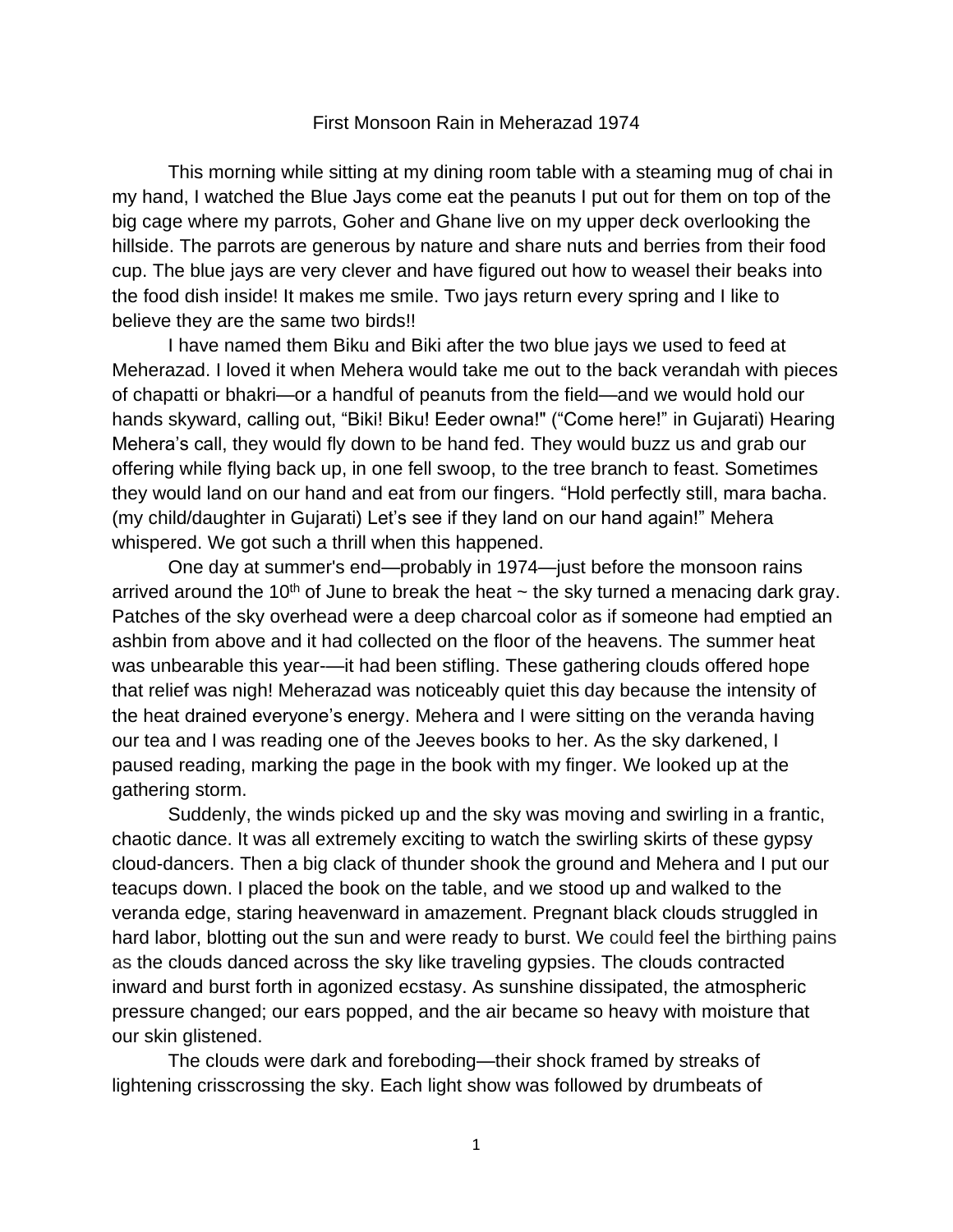thunder. The air was thick and heavy, and within minutes, the turbulent, threatening winds began to pluck clothing and towels off the drying line—we stared in amazement as they were carried up and away, out of the compound. Wicker baskets fluttered around like leaves and the metal watering cans tumbled across the garden like tap dancers exiting stage right. The dry red earth rose upward, casting a pink glow into the air. Lightening broke through the darkened sky and thunder kept shattering the quietude, alerting us the storm was about to break! Dew gathered on our foreheads and trickled down from behind our earlobes, gently sliding down our necks. The wind whistled through the trees at a high pitch; the bougainvillea was pulled away from Mandali Halls' back door, captured by a blustery gust!

Suddenly, in the ominous darkness of a gathering monsoon storm, we were startled to see a white object streak across the garden from the Seclusion Hill side of Meherazad. Tossing around violently in a rolling motion, it crashed into the tree at the end of the oval flower garden area by Mandali Hall! Pinned into the branches of the tree about 6 feet above the ground, this white object, still unknown to Mehera and me, seemed to struggle to free itself before going completely limp. In unison, we both moved to the steps and Mehera said, "We have to go help it! Poor thing!" She grabbed my hand and said, "Come on mara bacha! I can't reach it! You've got to untangle it from the branches."

Just as we stepped off the veranda and our feet touched the ground, the wind reached a fevered pitch. Thunder and lightning exploded in crescendo! We had only moved a few feet from the steps edge when the sky opened; rain poured down as if all the waterfalls in the Himalayas had been redirected to Baba's Home in Meherazad! I have never been so drenched by rain in my life! Heaven had opened her holy dam and water poured down so intensely it was hard to not choke on the splashing water as it hit our faces. We had to look down to breathe and not suck up water! We were momentarily dazed at the deluge—rain was coming down in torrents.

Mehera caught hold of my arm and started to laugh; I joined in the enjoyment of the absurdity of the moment. We looked like two otters! Drenched, our hair was weighed down by the rain, plastered to our faces. We were completely soaked as if a submersion-baptism had occurred—our clothing wrapped tightly around our bodies, clinging to our skin. Rainwater pounding onto the ground covered us in red mud up to our knees! With no umbrella we stood, holding hands, relishing a wonderful moment of His baptismal fountain overflowing with rain, showering us. We were two schoolgirls caught in a downpour on their way home from a visit to the sweet shop! Mehera said, "We have to go help that animal that was blown into the tree!" So, arm-in-arm to steady our walk and not slip in the thickening mud, we carefully walked to the tree with quickened steps.

The white bundle was just above my eye level, dazed, motionless except for a few feathers being lifted by the wind. We could not tell if it had been knocked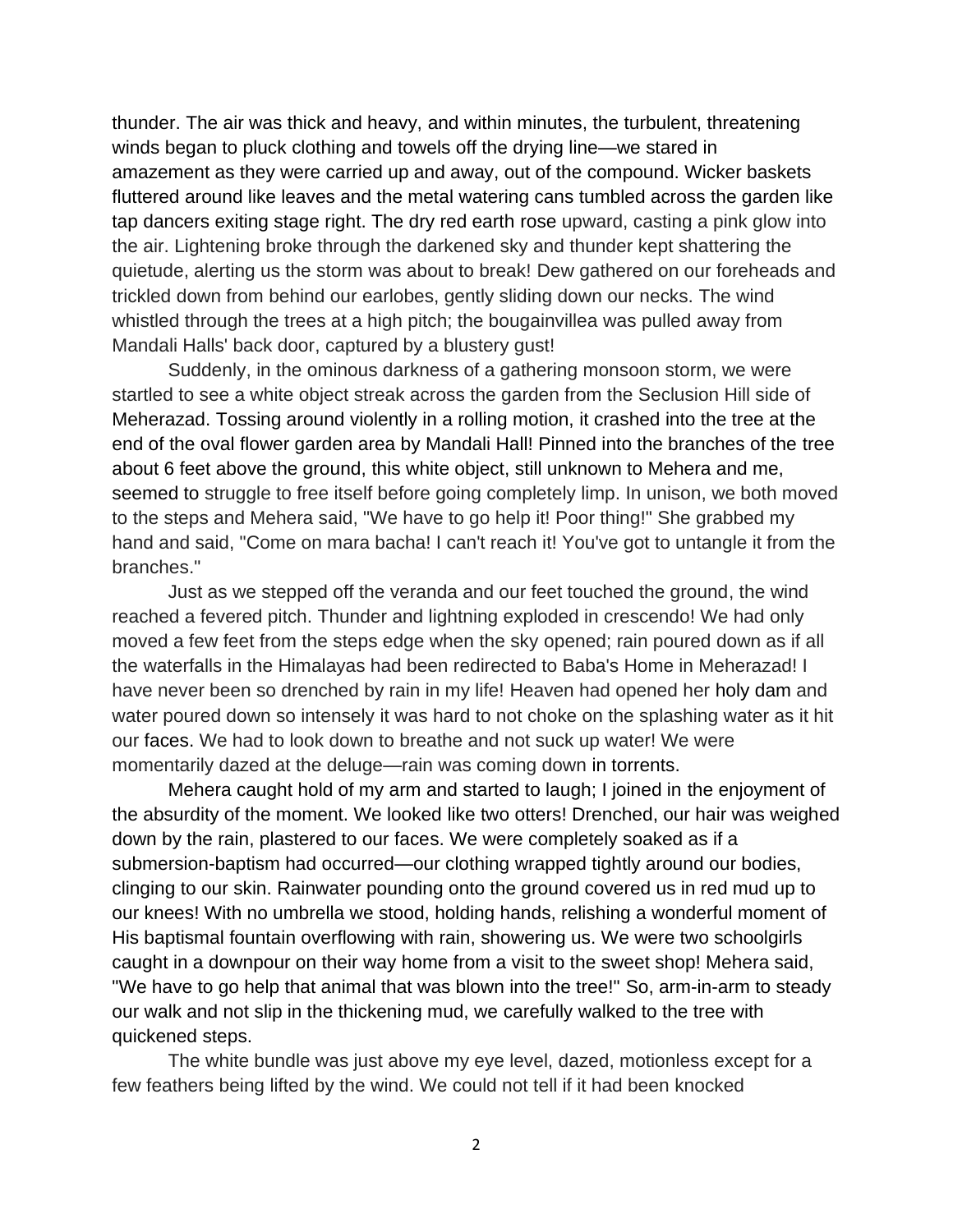unconscious or was dead from the trauma of being hurled into the tree. Mehera put her hands up on my shoulders to steady me as I reached up to gather the white bundle, both of us repeating Baba's Name. As I held the bird it my hands, it was obvious it was startled, rattled by the collision, and was struggling to stay alive after such a violent crash into the tree.

Mehera guided me to gently blow air in its beak and to lightly press on its chest to stimulate its circulation. The bird started to move a bit. We made our way back to the house as I held the bird in both arms, clasping it to my chest. Mehera walked behind me, and with her hands on my hips, she steadied us as we made our way through the downpour in the sloshing mud. Reaching the veranda, we gently placed the bird on the landing at the bottom of the steps that lead to the upper floor of the house. Mehera went to find Goher and Meheru to help while I was gently massaging the bird's chest and giving it small amounts of air. In between breathing into the bird's lungs, I called out to Baba to help us. Mehera came back with a towel and we rubbed the bird ever so gently to dry it off a bit and to stimulate its circulation. The bird was stunned, cold and shaken. When Meheru and Goher came we moved aside to allow them both to tend to the bird while we watched.

Shortly, Mani and Arnavaz arrived with towels and wiped Mehera and me down a bit. Both were perplexed that we were laughing at what was going on. Mehera sat on the landing, raised her feet from the verandah and said, "Look at my new slippers!" We did—heir deep maroon color was now brick red, caked in mud. Then she pointed to my feet and burst out into more laughter, announcing, "And look at this child!" pointing to my feet. "One of her chappals is out in the mud somewhere!" I had not even noticed that one of my sandals was out in the pounding rain, buried in rivulets of red mud swirling in the garden somewhere. It was all so funny to both of us; we were in the mood for laughter because I had been reading one of the Jeeves books to Mehera, and this all seemed like a scene out of one of those sidesplitting stories Baba enjoyed so much!

Since Meheru had taken the bird and was tending to it with Goher, Mehera and I got up and went to the foot of the stairs of the verandah at the garden's edge. We decided to stand in the warm rain to wash the mud off us before we went through the house. We might have been too late with the rainwater shower because I saw that when Mehera had gone in search of Mani, Goher, and Meheru, she left a nice muddy trail from the entry door of the house all the way through the main room and into the dining room—both to and fro! But there we stood, playmates enjoying the warmth of the rain while Mom was not looking! We were being drenched, joyfully, in the first monsoon storm of the season. Laughing, arms outstretched, we were two children marveling in the mess of it all! Mehera reached up and tried to move some hair out of my face, to no avail, pounding rain won the moment. It was all too glorious! It felt so good to be soaked to the bone after such a blistering summer.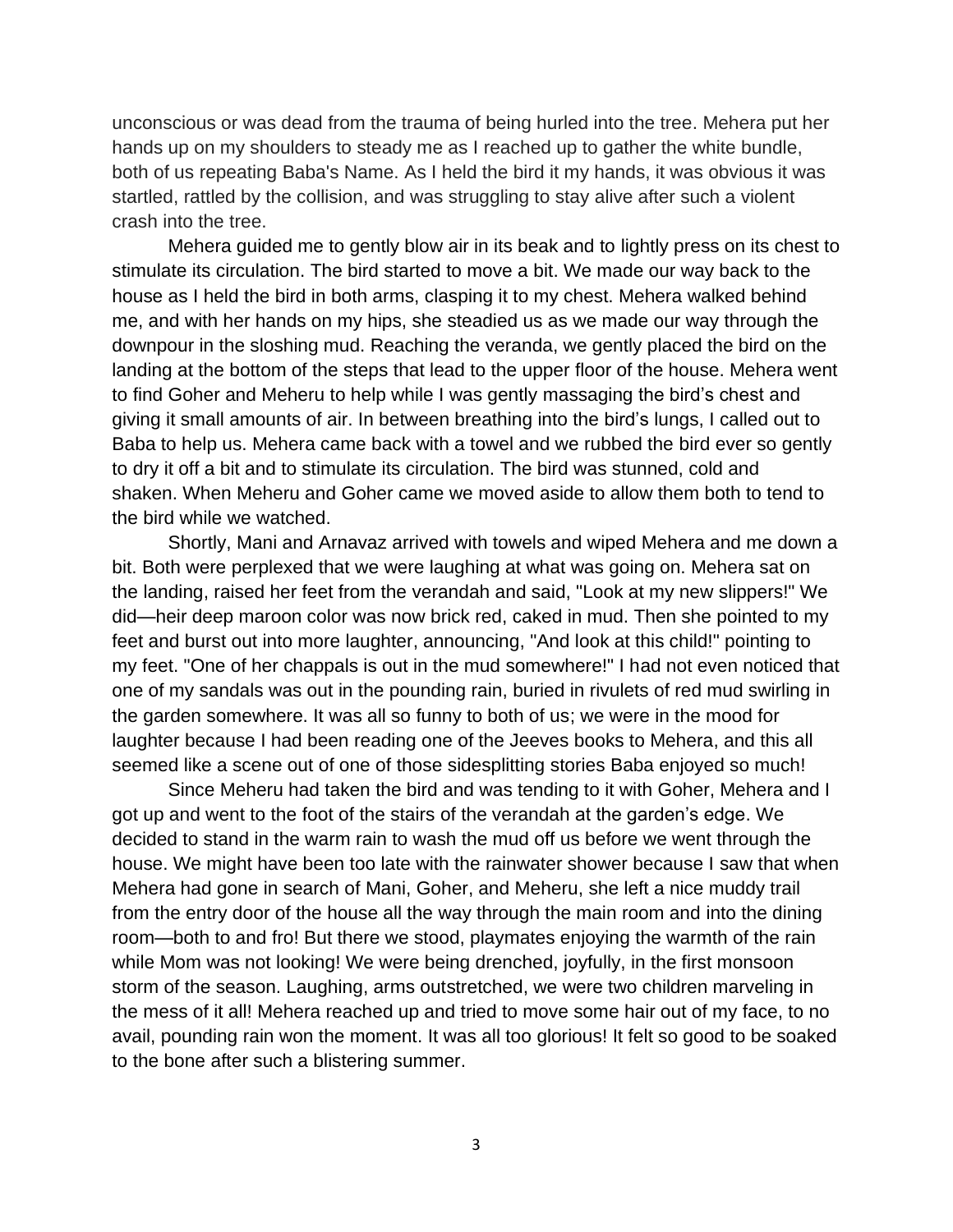Once we had quickly changed into clean, dry clothing, we came back to the veranda where everyone was gathered. Meheru had gently straightened the feathers of the still-stunned bird and Goher had worked her magic. At this point some beautiful feathers were standing tall on the head of the bird and they seemed to have beads at the ends; I remember the color as being purplish. Mehera thought it might be a white Bird of Paradise. It did not have the neck of an egret or look like the birds at the lake at the entrance to Meherazad, either. It seemed to have been carried from afar on the stormy winds and dropped into the gardens of His Home—into the lap of His Dearest Mehera!

Suddenly the bird perked up, dried and warm. Naja and Rano had joined in the rescue by this time. The pounding rain was easing, and the winds had ceased howling. Mehera decided that once the sun peaked out, we could go out back to the end of the veranda and facing Seclusion Hill we would release the bird at the edge of the field. Such a mixture of excitement and tenderness, all happening at the same time for me.

I was 24 years old, in God's Home with the women, helping to save this befuddled bird in the pouring monsoon rain, and I had been covered in mud with Mehera. Twice we were soaked as the heavens let loose with torrential showers, once as we made our way to the tree, and again as we stood on the steps, to be cleansed of the splattered mud that had been painted on our legs and clothes. The laughter was sublime!

Everyone participated in the rescue. I watched as they treated the bird with such loving care and concern; His Presence was palpable. I thought of those early days at Meherabad up on the Hill where they tended to the animals and birds Baba had collected. I could sense the joy the Lord must have had as He watched these women rescue this beautiful white bird. I glanced over and envisioned Him sitting in Mehera's Chair, pleased as He watched this all unfold!

The world became still, and all was quiet as the rain stopped and the winds no longer howled as they both traveled toward Aurangabad. Clouds were lifting and the sun peeked out. Meheru held the swaddled bird as it began to get restless and more alert; Mehera said it was now time to release it back to the wild. We got up and Mehera led the way out back to the edge of the field that faces Seclusion Hill. Meheru followed holding the swaddled bird to her chest; then came Mani, Goher, Arnavaz, Rano, Naja and me as the caboose. Meheru gave the bird to Mehera who placed it on the ground and gently loosed the grip of the cloth that enveloped it. Mani stood near Mehera's side as the rest of us remained back about 15 feet. The bird sat quietly, tilting its head to the side to watch as Mehera slowly moved away from where it lay. It stared at us for about a half minute while we remained motionless.

In this tranquil moment, a gentle cooing sound surfaced from within the bird's throat as if to thank Mehera for helping it survive the storm. It began to rock back and forth in the swaddling cloth Mehera had loosened, moving about to release itself from